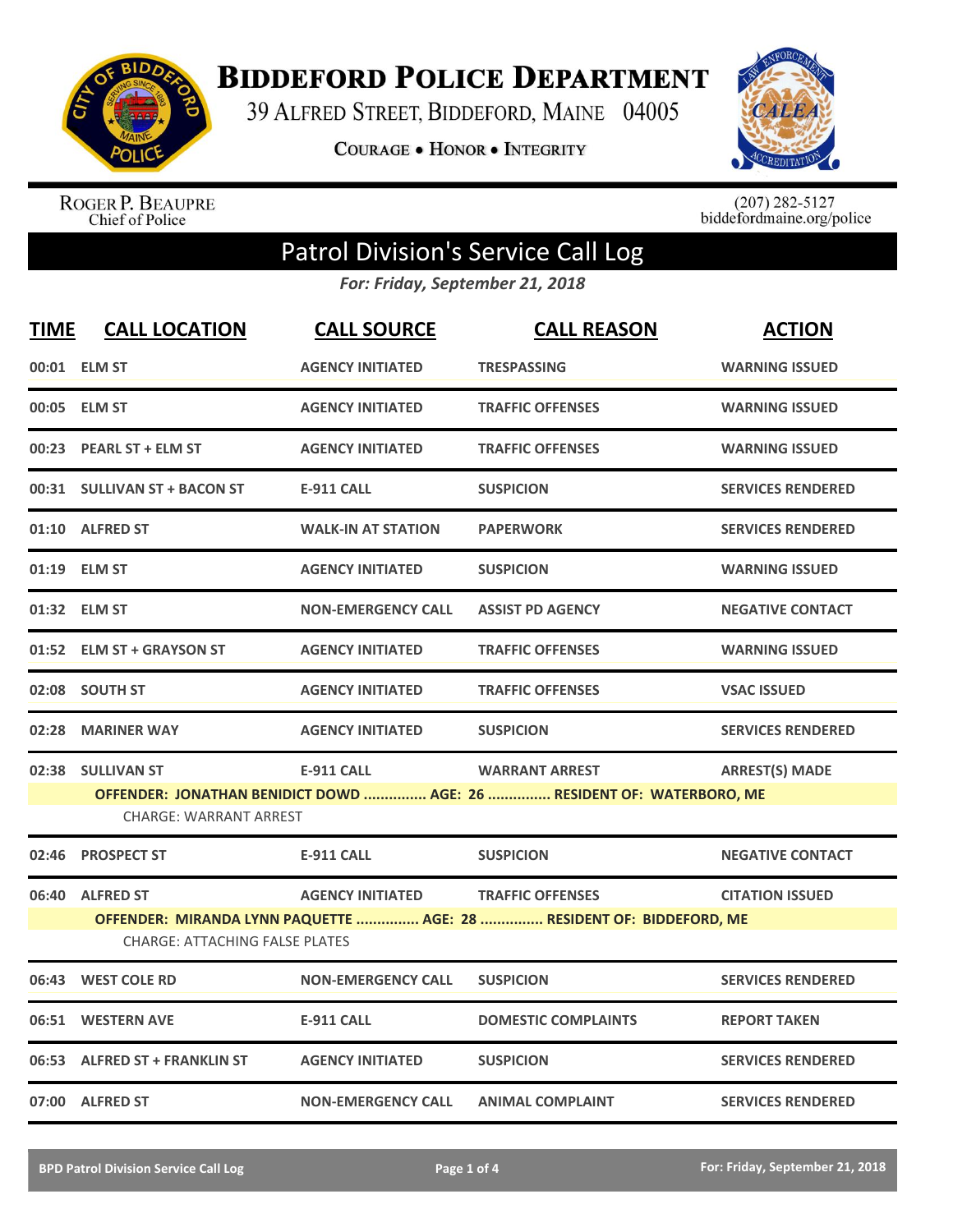| <b>TIME</b>                                                                                      | <b>CALL LOCATION</b>                                | <b>CALL SOURCE</b>        | <b>CALL REASON</b>                        | <b>ACTION</b>                |  |
|--------------------------------------------------------------------------------------------------|-----------------------------------------------------|---------------------------|-------------------------------------------|------------------------------|--|
|                                                                                                  | 07:33 ORCHARD ST                                    | <b>NON-EMERGENCY CALL</b> | <b>MESSAGE DELIVERY</b>                   | <b>NEGATIVE CONTACT</b>      |  |
|                                                                                                  | 08:27 ALFRED ST + DENTAL AVE                        | <b>AGENCY INITIATED</b>   | <b>TRAFFIC OFFENSES</b>                   | <b>WARNING ISSUED</b>        |  |
|                                                                                                  | 08:27 ALFRED ST                                     | <b>AGENCY INITIATED</b>   | <b>DRUG BOX</b>                           | <b>SERVICES RENDERED</b>     |  |
|                                                                                                  | 08:40 ALFRED ST                                     | <b>AGENCY INITIATED</b>   | <b>ANIMAL COMPLAINT</b>                   | <b>NEGATIVE CONTACT</b>      |  |
| 09:09                                                                                            | <b>PRECOURT ST + MOUNTAIN RD</b>                    | <b>AGENCY INITIATED</b>   | <b>TRAFFIC OFFENSES</b>                   | <b>WARNING ISSUED</b>        |  |
| 10:06                                                                                            | <b>MAPLEWOOD AVE</b>                                | <b>NON-EMERGENCY CALL</b> | <b>SUSPICION</b>                          | <b>SERVICES RENDERED</b>     |  |
| 10:19                                                                                            | <b>BEACH HOUSE LN</b>                               | <b>NON-EMERGENCY CALL</b> | <b>ANIMAL COMPLAINT</b>                   | <b>REFERRED OTHER AGENCY</b> |  |
|                                                                                                  | <b>10:35 FORTUNES ROCKS RD</b>                      | <b>E-911 CALL</b>         | <b>ARTICLES LOST/FOUND</b>                | <b>REFERRED OTHER AGENCY</b> |  |
|                                                                                                  | 10:51 INDIAN RIDGE DR                               | <b>NON-EMERGENCY CALL</b> | ATTEMPTED/THREATENED SUICIDE REPORT TAKEN |                              |  |
| 11:02                                                                                            | <b>BRIDGE RD</b>                                    | <b>RADIO</b>              | <b>ANIMAL COMPLAINT</b>                   | <b>GONE ON ARRIVAL</b>       |  |
|                                                                                                  | 11:17 OCEAN AVE                                     | <b>E-911 CALL</b>         | <b>ANIMAL COMPLAINT</b>                   | <b>SERVICES RENDERED</b>     |  |
|                                                                                                  | 11:22 ELM ST                                        | <b>NON-EMERGENCY CALL</b> | <b>DISTURBANCE / NOISE</b>                | <b>NO ACTION REQUIRED</b>    |  |
|                                                                                                  | 11:58 ALFRED ST                                     | <b>WALK-IN AT STATION</b> | <b>COURT ORDERED CHECK IN</b>             | <b>NO VIOLATION</b>          |  |
| 12:20                                                                                            | <b>LESSARD AVE</b>                                  | <b>NON-EMERGENCY CALL</b> | <b>SUSPICION</b>                          | <b>REPORT TAKEN</b>          |  |
| 12:35                                                                                            | <b>BRIDGE RD</b>                                    | <b>AGENCY INITIATED</b>   | <b>ANIMAL COMPLAINT</b>                   | <b>GONE ON ARRIVAL</b>       |  |
| 12:35                                                                                            | <b>MAIN ST</b>                                      | <b>NON-EMERGENCY CALL</b> | <b>THEFT</b>                              | <b>ARREST(S) MADE</b>        |  |
| OFFENDER: AMANDA MARIE ELA  AGE: 39  RESIDENT OF: BIDDEFORD, ME<br><b>CHARGE: WARRANT ARREST</b> |                                                     |                           |                                           |                              |  |
| 12:43                                                                                            | <b>MEDICAL CENTER DR</b>                            | <b>NON-EMERGENCY CALL</b> | <b>DRILL</b>                              | <b>SERVICES RENDERED</b>     |  |
|                                                                                                  |                                                     |                           |                                           |                              |  |
| 12:46                                                                                            | <b>BOULDER WAY + MOUNTAIN RD NON-EMERGENCY CALL</b> |                           | <b>CHECK WELFARE</b>                      | <b>SERVICES RENDERED</b>     |  |
|                                                                                                  | 13:09 TIGER WAY                                     | <b>NON-EMERGENCY CALL</b> | <b>JUVENILE OFFENSES</b>                  | <b>SERVICES RENDERED</b>     |  |
|                                                                                                  | 13:29 STONE ST                                      | <b>WALK-IN AT STATION</b> | <b>ARTICLES LOST/FOUND</b>                | <b>SERVICES RENDERED</b>     |  |
|                                                                                                  | 13:41 ALFRED ST                                     | <b>WALK-IN AT STATION</b> | <b>ARTICLES LOST/FOUND</b>                | <b>NO ACTION REQUIRED</b>    |  |
|                                                                                                  | 13:42 ST MARYS ST                                   | <b>WALK-IN AT STATION</b> | <b>WRIT</b>                               | <b>NO ACTION REQUIRED</b>    |  |
|                                                                                                  | 13:51 ALFRED ST                                     | <b>NON-EMERGENCY CALL</b> | <b>CIVIL COMPLAINT</b>                    | <b>CIVIL COMPLAINT</b>       |  |
|                                                                                                  | 14:31 WESTERN AVE                                   | <b>E-911 CALL</b>         | <b>SUSPICION</b>                          | <b>SERVICES RENDERED</b>     |  |
|                                                                                                  | 14:41 ALFRED ST                                     | <b>WALK-IN AT STATION</b> | <b>COURT ORDERED CHECK IN</b>             | <b>NO VIOLATION</b>          |  |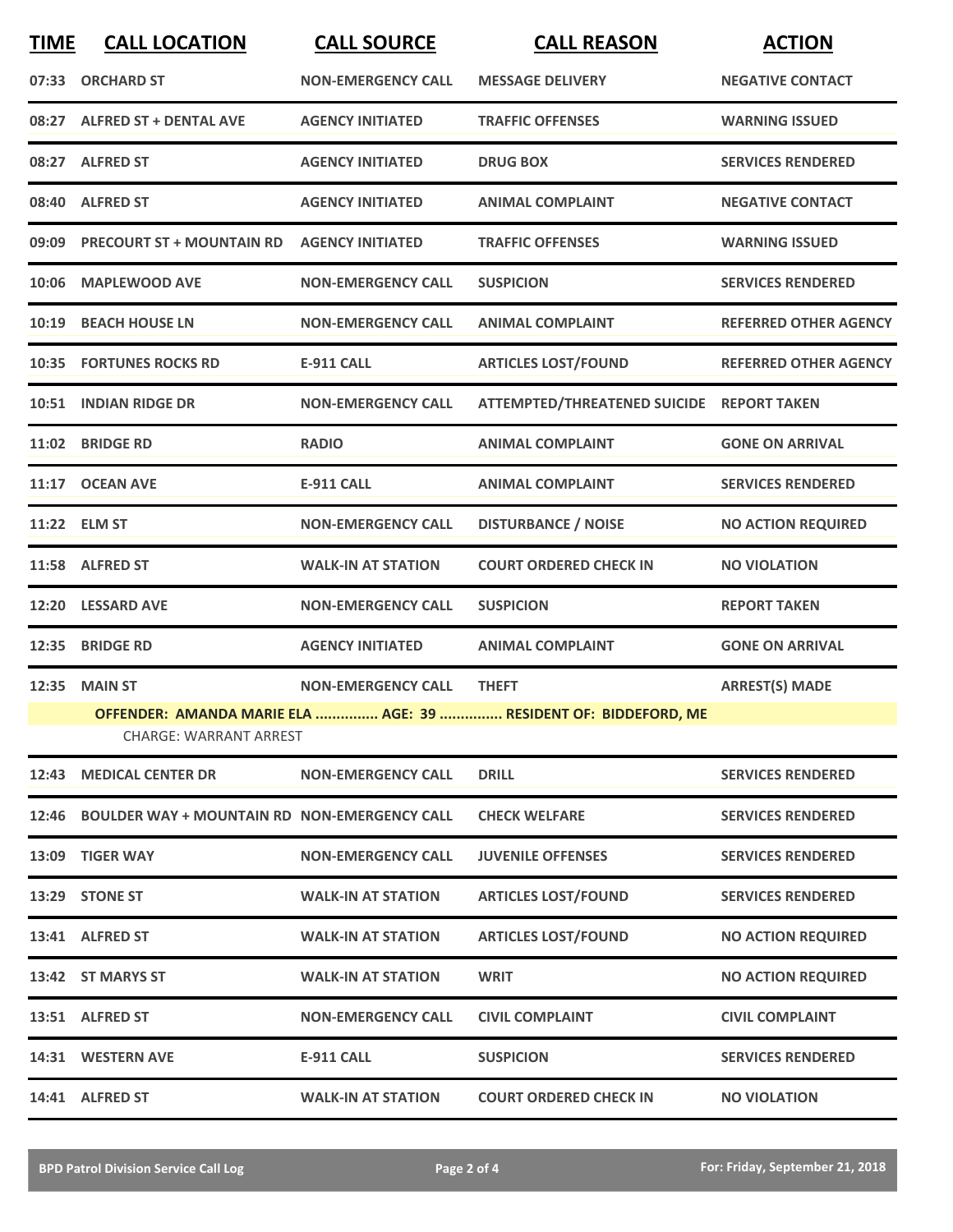| <b>TIME</b> | <b>CALL LOCATION</b>                              | <b>CALL SOURCE</b>        | <b>CALL REASON</b>                                                                                    | <b>ACTION</b>                |
|-------------|---------------------------------------------------|---------------------------|-------------------------------------------------------------------------------------------------------|------------------------------|
|             | 14:45 ALFRED ST                                   | <b>WALK-IN AT STATION</b> | <b>ARTICLES LOST/FOUND</b>                                                                            | <b>SERVICES RENDERED</b>     |
|             | 14:55 ROBERTS ST<br><b>CHARGE: WARRANT ARREST</b> | <b>AGENCY INITIATED</b>   | <b>WARRANT ARREST</b><br>OFFENDER: PHILIP MICHAEL JOSEPH LEMELIN  AGE: 44  RESIDENT OF: BIDDEFORD, ME | <b>ARREST(S) MADE</b>        |
|             | 15:13 ALFRED ST                                   | <b>WALK-IN AT STATION</b> | <b>COURT ORDERED CHECK IN</b>                                                                         | <b>SERVICES RENDERED</b>     |
|             | 15:16 LIBERTY AVE                                 | <b>WALK-IN AT STATION</b> | <b>CIVIL COMPLAINT</b>                                                                                | <b>SERVICES RENDERED</b>     |
|             | 15:19 SUMMER ST                                   | <b>AGENCY INITIATED</b>   | <b>PRO-ACTIVE DV RESPONSE TEAM</b>                                                                    | <b>NO VIOLATION</b>          |
|             | 15:24 WEST ST                                     | <b>AGENCY INITIATED</b>   | <b>TRAFFIC OFFENSES</b>                                                                               | <b>WARNING ISSUED</b>        |
|             | 15:33 WEST ST                                     | <b>AGENCY INITIATED</b>   | <b>TRAFFIC OFFENSES</b>                                                                               | <b>WARNING ISSUED</b>        |
|             | 16:00 RIVERVIEW DR                                | <b>WALK-IN AT STATION</b> | <b>THEFT</b>                                                                                          | <b>SERVICES RENDERED</b>     |
|             | <b>16:06 WENTWORTH ST</b>                         | <b>NON-EMERGENCY CALL</b> | <b>ANIMAL COMPLAINT</b>                                                                               | <b>SERVICES RENDERED</b>     |
|             | 16:10 ALFRED ST + MAINE TPKE                      | <b>WALK-IN AT STATION</b> | <b>SUSPICION</b>                                                                                      | <b>GONE ON ARRIVAL</b>       |
|             | <b>16:54 WEST ST</b>                              | <b>AGENCY INITIATED</b>   | <b>TRAFFIC OFFENSES</b>                                                                               | <b>WARNING ISSUED</b>        |
|             | 17:01 WEST ST                                     | <b>AGENCY INITIATED</b>   | <b>TRAFFIC OFFENSES</b>                                                                               | <b>VSAC ISSUED</b>           |
|             | <b>17:10 FORTUNES ROCKS RD</b>                    | <b>NON-EMERGENCY CALL</b> | <b>ANIMAL COMPLAINT</b>                                                                               | <b>NO ACTION REQUIRED</b>    |
|             | 17:22 WEST ST + CENTURY DR                        | <b>AGENCY INITIATED</b>   | <b>TRAFFIC OFFENSES</b>                                                                               | <b>WARNING ISSUED</b>        |
|             | 17:22 ALFRED ST                                   | <b>WALK-IN AT STATION</b> | <b>PAPERWORK</b>                                                                                      | <b>REFERRED OTHER AGENCY</b> |
|             | 17:25 GRAHAM ST                                   | <b>NON-EMERGENCY CALL</b> | <b>THEFT</b>                                                                                          | <b>SERVICES RENDERED</b>     |
|             | 17:30 WEST ST                                     | <b>AGENCY INITIATED</b>   | <b>TRAFFIC OFFENSES</b>                                                                               | <b>WARNING ISSUED</b>        |
|             | 17:32 ORCHARD ST                                  | <b>NON-EMERGENCY CALL</b> | <b>SUSPICION</b>                                                                                      | <b>NEGATIVE CONTACT</b>      |
|             | 17:45 MEETINGHOUSE RD                             | <b>AGENCY INITIATED</b>   | <b>TRAFFIC OFFENSES</b>                                                                               | <b>WARNING ISSUED</b>        |
|             | 17:48 ALFRED ST                                   | E-911 CALL                | <b>DRUNKENNESS</b>                                                                                    | <b>UNFOUNDED</b>             |
|             | 17:50 BIDDEFORD GATEWAY CTR                       | <b>AGENCY INITIATED</b>   | <b>TRAFFIC OFFENSES</b>                                                                               | <b>WARNING ISSUED</b>        |
|             | 17:51 ALFRED ST                                   | <b>AGENCY INITIATED</b>   | <b>TRAFFIC OFFENSES</b>                                                                               | <b>WARNING ISSUED</b>        |
|             | 18:07 ALFRED ST                                   | <b>NON-EMERGENCY CALL</b> | <b>PAPERWORK</b>                                                                                      | <b>PAPERWORK SERVED</b>      |
|             | 18:11 ALFRED ST                                   | <b>AGENCY INITIATED</b>   | <b>SUSPICION</b>                                                                                      | <b>SERVICES RENDERED</b>     |
|             | 18:23 ALFRED ST                                   | <b>AGENCY INITIATED</b>   | <b>PAPERWORK</b>                                                                                      | <b>NEGATIVE CONTACT</b>      |